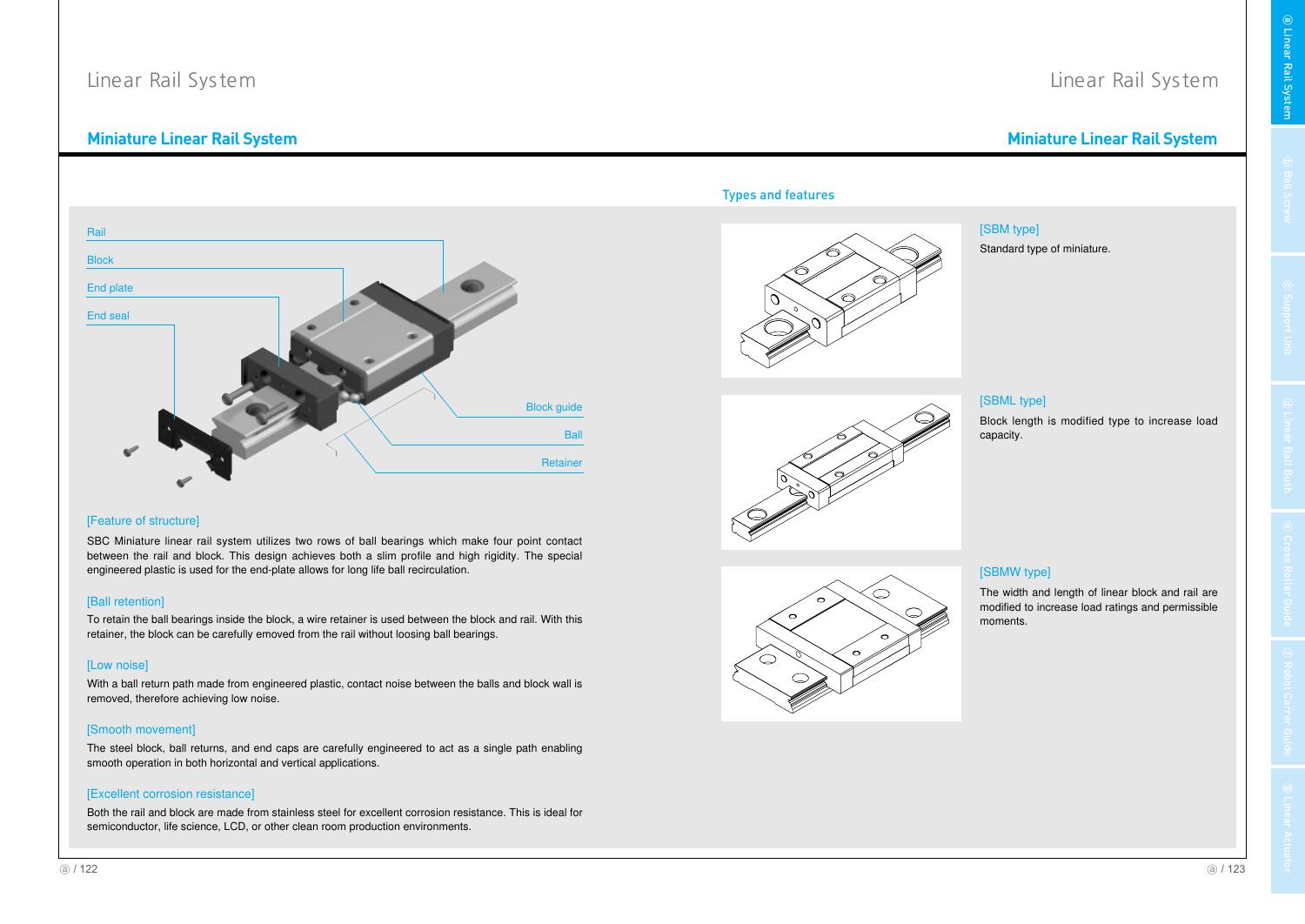### Miniature Linear Rail System en de la provincia de la construction de la construction de la construction de la construction de la construct<br>La construction de la construction de la construction de la construction de la construction de la construction

**Accuracy** 



|                                                                                       |            |               | (Unit : mm) |  |
|---------------------------------------------------------------------------------------|------------|---------------|-------------|--|
| Item                                                                                  | N          | н             | Р           |  |
| Tolerance for the height <b>H</b>                                                     | ± 0.1      | ± 0.04        | ± 0.02      |  |
| Tolerance for the rail-to-block lateral distance W2                                   | ± 0.1      | ± 0.04        | ± 0.02      |  |
| Tolerance for the height <b>H</b> difference among blocks                             | 0.03       | 0.015         | 0.007       |  |
| Tolerance for rail-to-block lateral distance W2 distance among blocks                 | 0.03       | 0.015         | 0.007       |  |
| Running parallelism of surface $\boxed{\text{C}}$ with surface $\boxed{\text{A}}$     |            | $\triangle$ C |             |  |
| Running parallelism of surface $\boxed{\mathbf{D}}$ with surface $\boxed{\mathbf{B}}$ | $\wedge$ D |               |             |  |

 <sup>N</sup>• **H** : High **P** : Precision

# [Seal resistance]

|           |                | (Unit : mm)    | (Unit : mm) |           |                 |             |  |  |  |
|-----------|----------------|----------------|-------------|-----------|-----------------|-------------|--|--|--|
| Reference | K <sub>1</sub> | K <sub>2</sub> |             | Reference | <b>SBM/SBML</b> | <b>SBMW</b> |  |  |  |
| 09        | $-2 \sim 2$    | $-4 \sim 0$    |             | 09        | 0.2             | 0.8         |  |  |  |
| 12        | $-2 \sim 2$    | $-6 \sim 0$    |             | 12        | 0.59            | 1.1         |  |  |  |
| 15        | $-2 \sim 2$    | $-10 \sim 0$   |             | 15        | 1.18            | 1.3         |  |  |  |

# [Grease]

SBM(L), SBMW Uses two types of grease according to working conditions. For details, please see the technical data for grease.

#### y state and the state of the state of the state of the state of the state of the state of the state of the state of the state of the state of the state of the state of the state of the state of the state of the state of th houlder height and fillet radius R

Model number

Ĥ

SBM(L)09

SBM(L)12

SBM(L)15

SBMW09

SBMW12

SBMW15

Fillet radius R



Shoulders height H1

0.3 <sup>3</sup> 1.9 2.2

2 0.3 4 2 3

0.3 <sup>5</sup> 2.5 <sup>4</sup>

9 0.3 3 3.4 3.7

2 0.3 4 3.7 4

5 | 0.3 | 5 | 3.4 | 3.7

Linear Rail System

**a** Linear Rai

္တ ystem

(Unit : mm)

Shoulders height  $H_2$  E

(a)  $/125$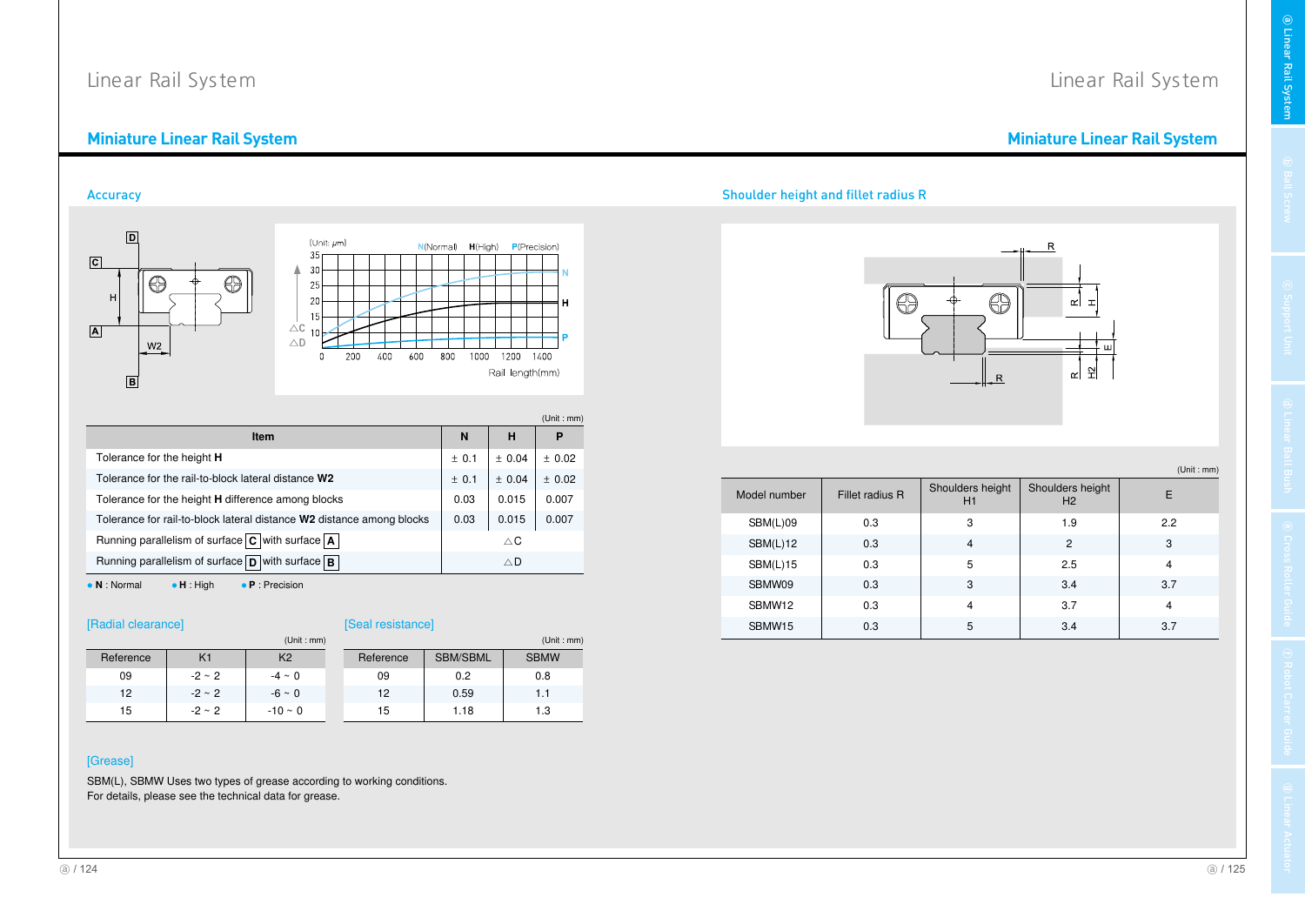### Miniature Linear Rail System en de la provincia de la construction de la construction de la construction de la construction de la construct<br>La construction de la construction de la construction de la construction de la construction de la construction

# Permissible tolerance (P) of parallelism



### ssible tolerance (S) of two level offset



(Unit : mm)

niature Linear Rail System

Linear Rail System

| Model size |    |    |
|------------|----|----|
| 09         |    | 35 |
| 12         | 12 | 50 |
| 15         | 20 | 60 |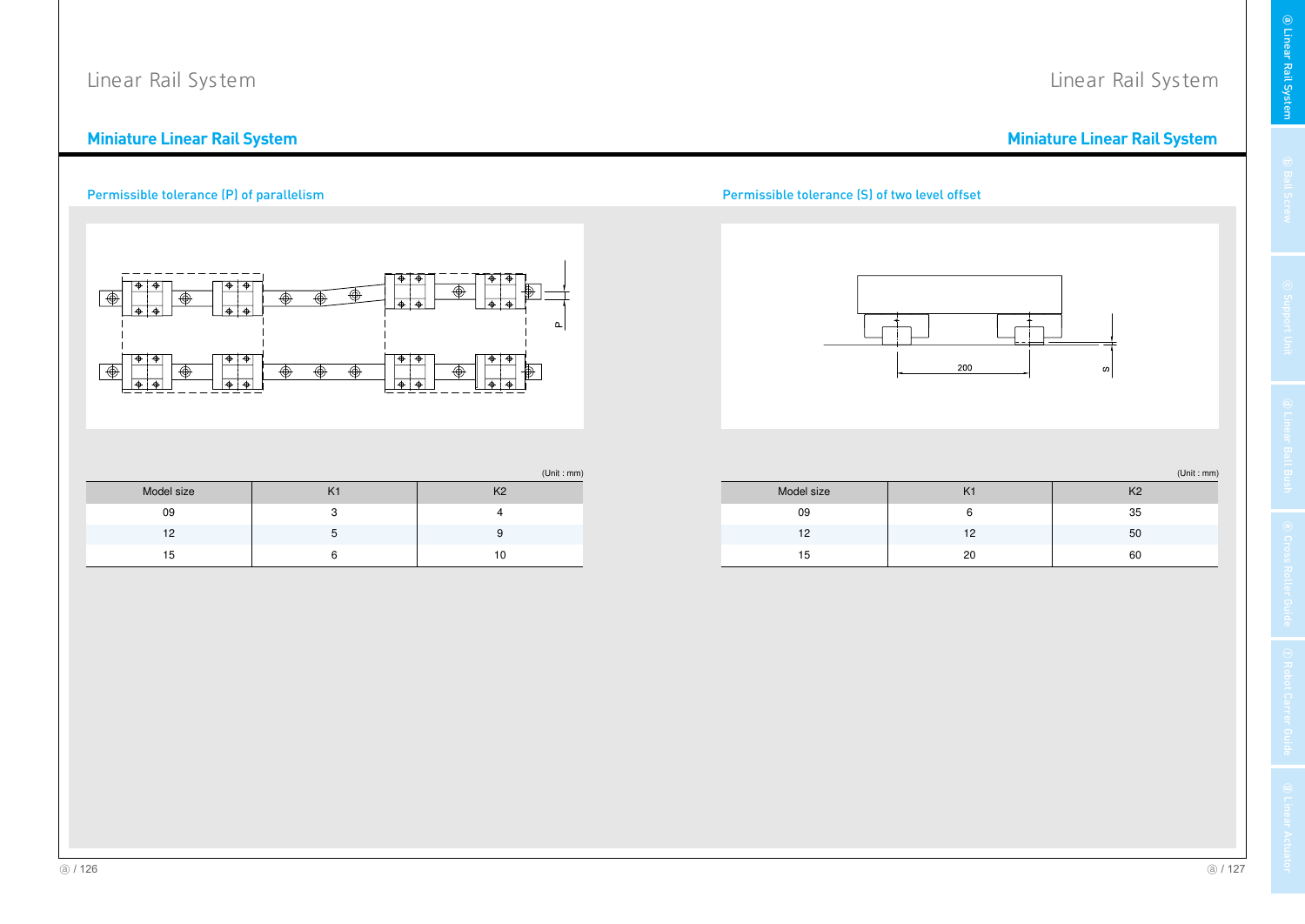<u>Miniature Linear Rail System</u>



# Miniature Linear Rail System

| [Seal resistance]                                                                                                                                                         | [Ordering example for rail]                         |                |                            |                                      |                  |                         |                  |                  |
|---------------------------------------------------------------------------------------------------------------------------------------------------------------------------|-----------------------------------------------------|----------------|----------------------------|--------------------------------------|------------------|-------------------------|------------------|------------------|
| <b>SBM09 - K1</b><br>$[2]$<br>$[1]$                                                                                                                                       | <b>SBM09</b> - 600L - B<br>[1]                      |                | G                          | E                                    |                  |                         |                  | G                |
| [1] Model: SBM, SBML, SBMW<br>[2] Preload: K1, K2                                                                                                                         | [1] Model: SBM, SBMW<br>[2] Rail length             |                |                            |                                      |                  | L <sub>0</sub>          |                  | (Unit : mm)      |
|                                                                                                                                                                           | [3] Through tap hole rail : Standard (No symbol)    | Model number   | SBM(L)09                   | SBM(L)12                             | SBM(L)15         | SBMW09                  | SBMW12           | SBMW15           |
|                                                                                                                                                                           | * If only rail is ordered, N grade is<br>available. |                | 55                         | 70                                   | 70               | 50                      | 70               | 110              |
|                                                                                                                                                                           |                                                     |                | 75                         | 95                                   | 110              | 80                      | 110              | 150              |
|                                                                                                                                                                           |                                                     |                | 95                         | 120                                  | 150              | 110                     | 150              | 190              |
|                                                                                                                                                                           |                                                     |                | 115                        | $\frac{145}{ }$                      | 190              | 140                     | 190              | 230              |
| [Ordering for assembled rail and block]                                                                                                                                   |                                                     |                | $\overline{135}$           | $\overline{170}$                     | $\overline{230}$ | 170<br>$\overline{200}$ | $\overline{230}$ | $\overline{270}$ |
|                                                                                                                                                                           |                                                     |                | 155<br>$\overline{175}$    | $\overline{195}$<br>$\overline{220}$ | 270<br>310       | 260                     | 270<br>350       | 350<br>430       |
|                                                                                                                                                                           |                                                     |                | 215                        | 245                                  | 350              | 320                     | 430              | 510              |
| <b>SBM09</b> - 2 - K1 - 600 - N - R - B - II<br>[1] $\frac{[1]}{[2]}$ - $\frac{[2]}{[3]}$ - $\frac{[3]}{[4]}$ - $\frac{[5]}{[5]}$ - $\frac{[6]}{[7]}$ - $\frac{[8]}{[8]}$ |                                                     |                | 255                        | 270                                  | 390              | 380                     | 510              | 590              |
|                                                                                                                                                                           |                                                     |                | 295                        | 320                                  | 430              | 440                     | 590              | 670              |
|                                                                                                                                                                           |                                                     |                | 355                        | 395<br>470<br>500<br>670             |                  | 750                     |                  |                  |
|                                                                                                                                                                           |                                                     | Standard       | 415                        | 470                                  | 590              | 560                     | 750              | 830              |
| [1] Model: SBM, SBML, SBMW                                                                                                                                                |                                                     | length         | 495                        | 545                                  | 670              | 620                     | 830              | $\overline{910}$ |
| [2] Block quantity on rail                                                                                                                                                |                                                     |                | 535<br>615                 | 620<br>695                           | 830<br>910       | 680<br>740              | 910<br>990       | 990<br>1070      |
| [3] Preload: K1, K2                                                                                                                                                       |                                                     |                | 675                        | 770                                  | 990              | 800                     | 1070             | 1190             |
| [4] Rail length                                                                                                                                                           |                                                     |                | 715                        | 870                                  | 1070             | 860                     | 1190             |                  |
|                                                                                                                                                                           |                                                     |                | 735                        | 970                                  | 1190             | $\overline{920}$        |                  |                  |
| [5] Accuracy: N, H, P                                                                                                                                                     |                                                     |                | 795                        | 1020                                 |                  | 980                     |                  |                  |
| [6] Surface treatment                                                                                                                                                     |                                                     |                | 875                        | 1195                                 |                  | 1040                    |                  |                  |
| [7] Through tap hole rail: Standard (No symbol)                                                                                                                           |                                                     |                | 955<br>995                 |                                      |                  | 1100<br>1190            |                  |                  |
| [8] Rail: Number of rails per axis 1=1, 2=11 4+IV etc.                                                                                                                    |                                                     |                | 1035                       |                                      |                  |                         |                  |                  |
| * We recommend block and rail assembled to be ordered where high-precision and high-                                                                                      |                                                     |                | 1115                       |                                      |                  |                         |                  |                  |
| rigidity are required.                                                                                                                                                    |                                                     |                | 1195                       |                                      |                  |                         |                  |                  |
|                                                                                                                                                                           |                                                     | F.             | $\overline{20}$            | $\overline{25}$                      | 40               | 30                      | 40               | 40               |
| * For surface treatment, please mark according to each surface treatment symbol.                                                                                          |                                                     | G              | 7.5                        | 10                                   | 15               | 15                      | 15               | 15               |
| * If special G dimension is required, please mark when you place an order.                                                                                                |                                                     | L0(Max length) | 1195                       | 1195                                 | 1190             | 1190                    | 1190             | 1190             |
|                                                                                                                                                                           |                                                     |                | * SBM, SBML use same rail. |                                      |                  |                         |                  |                  |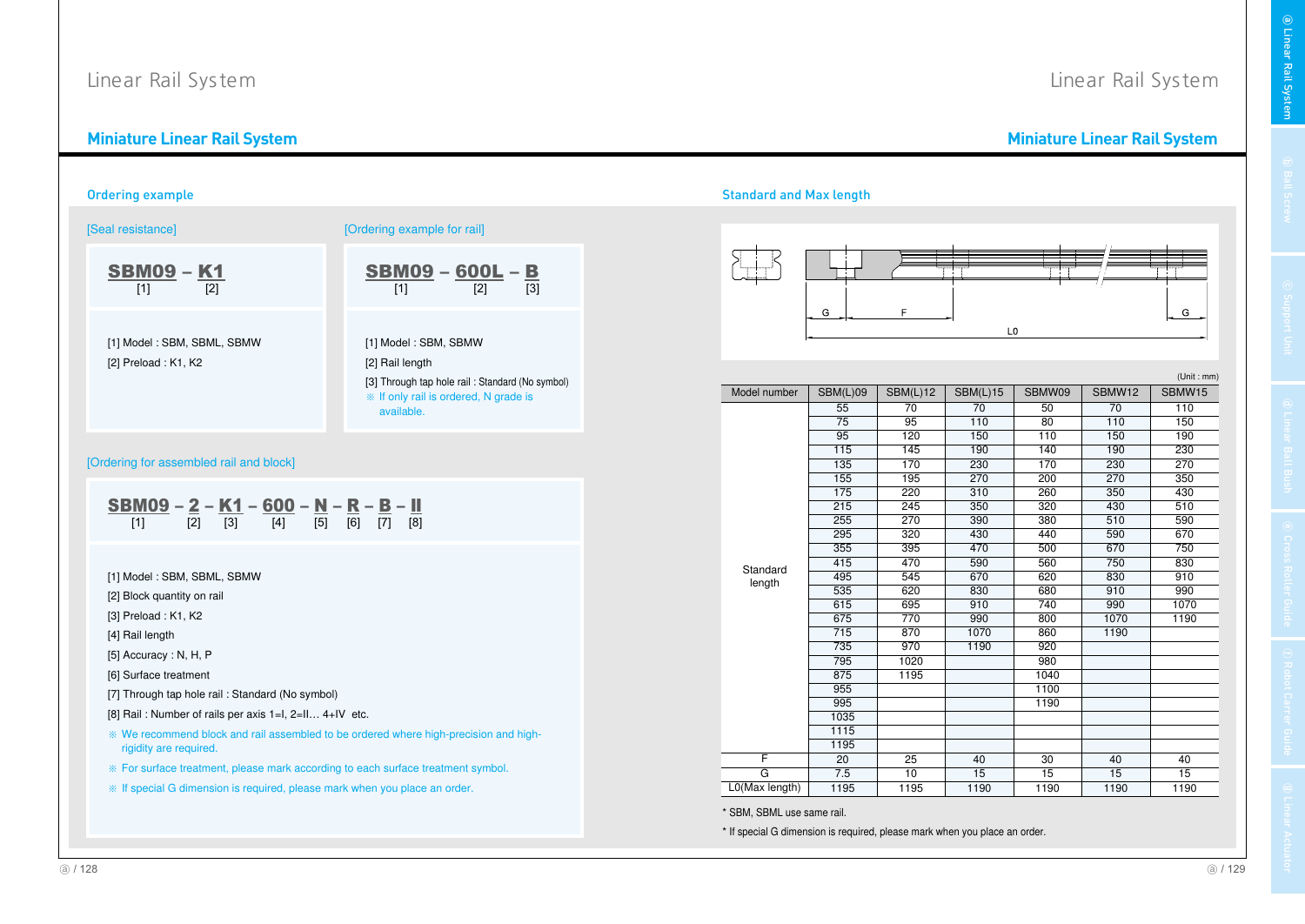### Miniature Linear Rail System en de la provincia de la construction de la construction de la construction de la construction de la construct<br>La construction de la construction de la construction de la construction de la construction de la construction

Miniature through tap hole rail

### $E$ Ħ  $\top$ m  $W1$  $\mathsf{G}$  $\mathsf{G}% _{\mathsf{G}}^{\mathsf{G}}(\mathcal{A})$  $\mathsf F$  $\overline{10}$  $W3$  $W<sub>1</sub>$ (Unit : mm) Mass (kg/m)  $F = \begin{bmatrix} \text{LO} \\ (\text{Max length}) \end{bmatrix}$ Model W1 $S \qquad G$ 1 | W3 | H1 | S SBM 09-BB | 9 | - | 5.5 | M4x0.7 | 7.5 | 20 | 1200 | 0.32 SBM 12-BB | 12 | - | 7.5 | M4x0.7 | 10 | 25 | 1200 | 0.32 SBM 15-BB | 15 | - | 9.5 || M4x0.7 | 15 | 40 | 1200 | 0.59 SBMW 09-BB | 18 | - | 7.5 | M4x0.7 | 10 | 30 | 1200 | 0.99 SBMW 12-BB | 24 | - | 8.5 | M5x0.8 | 15 | 40 | 1200 | 1.42 SBMW 15-BB | 42 | 23 | 9.5 | M5x0.8 | 15 | 40 | 1200 | 2.93

#### l and the contract of the contract of the contract of the contract of the contract of the contract of the contract of the contract of the contract of the contract of the contract of the contract of the contract of the cont on for mounting miniature through tap hole rail

If the mounting bolt is longer than overall mounting height, the bolt can protrude which can cause tinterference with the seal or bearing itself. Therefore, make sure the appropriate bolt selection.



# Linear Rail System

niature Linear Rail System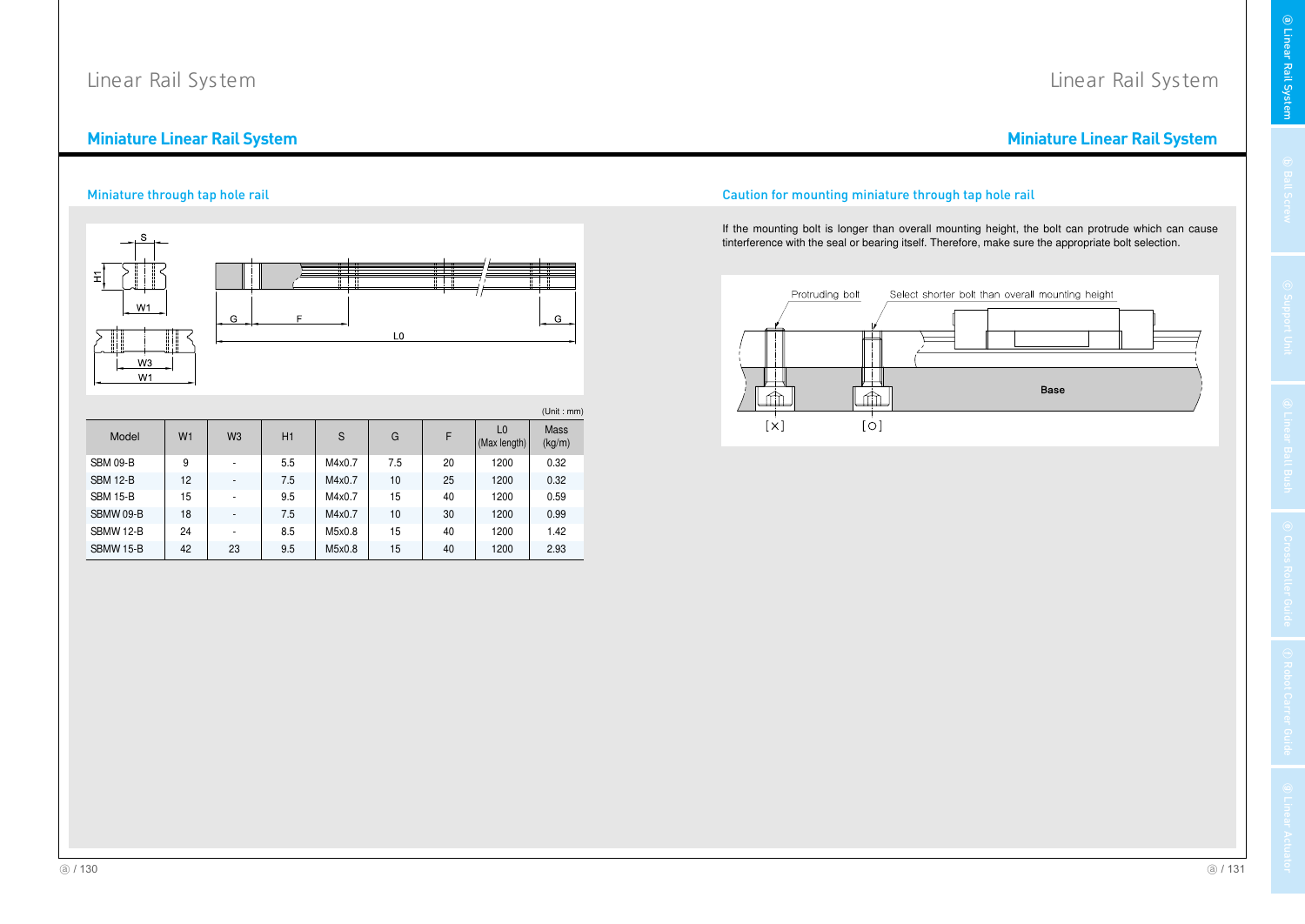### Miniature Linear Rail System en de la provincia de la construction de la construction de la construction de la construction de la construct<br>La construction de la construction de la construction de la construction de la construction de la construction

# SBM/SBML



|                  |    | Mounting dimension |      |     | <b>Block dimensions</b> |    |                   |           |      |   |     |     |               |  |
|------------------|----|--------------------|------|-----|-------------------------|----|-------------------|-----------|------|---|-----|-----|---------------|--|
| Model            | н  | W                  |      | E   |                         |    | Mounting tap hole |           | L1   | т | K   |     | Greasing hole |  |
|                  |    |                    |      |     | B                       | J  | M                 | <b>DP</b> |      |   |     | T1  | Q             |  |
| <b>SBM 09</b>    | 10 | 20                 | 30.4 | 2.2 | 15                      | 10 | M3                | 3         | 17.8 | 5 | 7.8 | 2.3 | Ø1            |  |
| SBML 09          | 10 | 20                 | 40.8 | 2.2 | 15                      | 16 | M3                | 3         | 28.2 | 5 | 7.8 | 2.3 | Ø1            |  |
| <b>SBM</b><br>12 | 13 | 27                 | 35   | 3   | 20                      | 15 | M <sub>3</sub>    | 3.5       | 19.8 | 6 | 10  | 2.8 | Ø1            |  |
| SBML 12          | 13 | 27                 | 47.6 | 3   | 20                      | 20 | M <sub>3</sub>    | 3.5       | 32.6 | 6 | 10  | 2.8 | Ø1            |  |
| <b>SBM</b><br>15 | 16 | 32                 | 43   | 4   | 25                      | 20 | M3                | 4         | 25.4 | 7 | 12  | 3.1 | Ø1            |  |
| SBML 15          | 16 | 32                 | 58.8 | 4   | 25                      | 25 | M3                | 4         | 41.2 | 7 | 12  | 3.1 | Ø1            |  |

● C (Basic dynamic load rating), Co (Basic static load rating)

niature Linear Rail System

Linear Rail System



# (Unit : mm)

| Rail dimension |                                  |     |    |             |                           |     |     |      |     | Permissible static<br><b>Basic load</b> |           |        |       |               | Mass |        |  |                          |  |              |      |
|----------------|----------------------------------|-----|----|-------------|---------------------------|-----|-----|------|-----|-----------------------------------------|-----------|--------|-------|---------------|------|--------|--|--------------------------|--|--------------|------|
|                | W <sub>1</sub><br>W <sub>2</sub> | H1  |    |             |                           |     |     |      | F   |                                         | Bolt hole |        | G     | Max<br>langth | [kN] | rating |  | moment<br>$[kN \cdot m]$ |  | <b>Block</b> | Rail |
|                |                                  |     |    | D<br>h<br>d | of rail<br>L <sub>0</sub> | C   | Co  | Mro  | Mpo | Myo                                     | [kg]      | [kg/m] |       |               |      |        |  |                          |  |              |      |
| 9              | 5.5                              | 5.5 | 20 | 3.5         | 6                         | 3.3 | 7.5 | 1195 | 1.4 | 2.7                                     | 12.15     | 6.01   | 6.01  | 0.013         | 0.32 |        |  |                          |  |              |      |
| 9              | 5.5                              | 5.5 | 20 | 3.5         | 6                         | 3.3 | 7.5 | 1195 | 2.1 | 4.6                                     | 20.7      | 16.22  | 16.22 | 0.023         | 0.32 |        |  |                          |  |              |      |
| 12             | 7.5                              | 7.5 | 25 | 3.5         | 6                         | 4.5 | 10  | 1195 | 3.3 | 4.9                                     | 29.4      | 12.13  | 12.13 | 0.029         | 0.59 |        |  |                          |  |              |      |
| 12             | 7.5                              | 7.5 | 25 | 3.5         | 6                         | 4.5 | 10  | 1195 | 5   | 9.1                                     | 54.6      | 36.86  | 36.86 | 0.043         | 0.59 |        |  |                          |  |              |      |
| 15             | 9.5                              | 9.5 | 40 | 3.5         | 6                         | 4.5 | 15  | 1190 | 4.9 | 7.5                                     | 56.25     | 23.81  | 23.81 | 0.052         | 0.99 |        |  |                          |  |              |      |
| 15             | 9.5                              | 9.5 | 40 | 3.5         | 6                         | 4.5 | 15  | 1190 | 7.1 | 12.9                                    | 96.75     | 66.44  | 66.44 | 0.079         | 0.99 |        |  |                          |  |              |      |